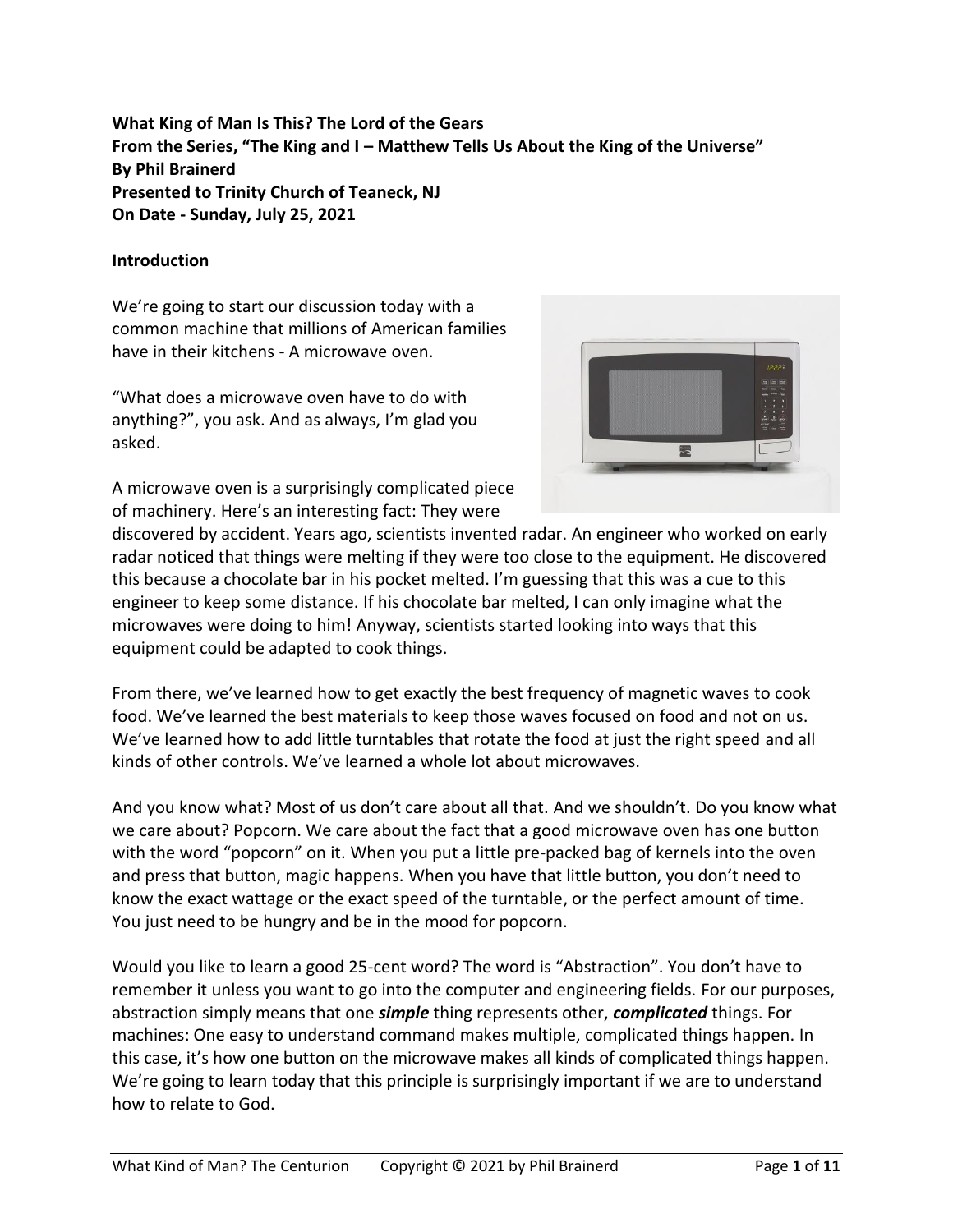We're in our series, "The King and I – Matthew Tells Us About the King of the Universe." In our last session, we started a new sub-series with the title, "What Kind of Man Is This?" In that lesson we learned that Jesus is the Lord of Life: Biological Life. This week, we're going to learn that Jesus is the Lord of the Machine

What does that mean? Let's find out.

### **I. Jesus Meets a Centurion**

5 When Jesus had entered Capernaum, a centurion came to him, asking for help. 6 "Lord," he said, "my servant lies at home paralyzed, suffering terribly." (Matthew 8:5-6)

In the days of Jesus, Capernaum was a thriving city on the northwest shore of the sea of Galilee. I say "In the days of Jesus" because today all that is left of the city is ruins. We'll learn why a thriving city became ruins in Matthew 11. At the time though, it was a very nice place to live. The apostle Peter had his home there, as was likely the case with other fishermen who participated in the thriving fishing industry of that region.

Also, this was not far from the mountainside where Jesus presented his manifesto. Jesus and his friends were intending to spend some time in Peter's home, so after coming down from the mountainside, they headed to this shore community. Recall that when Jesus had finished his presentation, large crowds followed him.

As he walked along, he was met by a Centurion. A Roman centurion was a commander of large groups of soldiers. The word means "commander of a hundred", but technically, the number was 80.

There were several ways to become a centurion. You could start out as a foot soldier and work your way up by acts of courage and commitment. If that was the case, you could come from just about anywhere. You could be Syrian or Greek or Egyptian. Or you could start in this role if you were the son of a wealthy Roman citizen. Centurion was the highest rank you could achieve if you were a commoner. It was the lowest you could enter if you were a member of the privileged class.

One way or the other, there was one important thing about a Centurion: No faithful Jew would ever become one. That's because the Romans were invaders and oppressors. So, it's surprising, very surprising, that any Roman soldier of any high rank would come to ask the help of a Jewish Rabbi. These men, Centurions and other Roman soldiers would normally be hated by the Jewish people.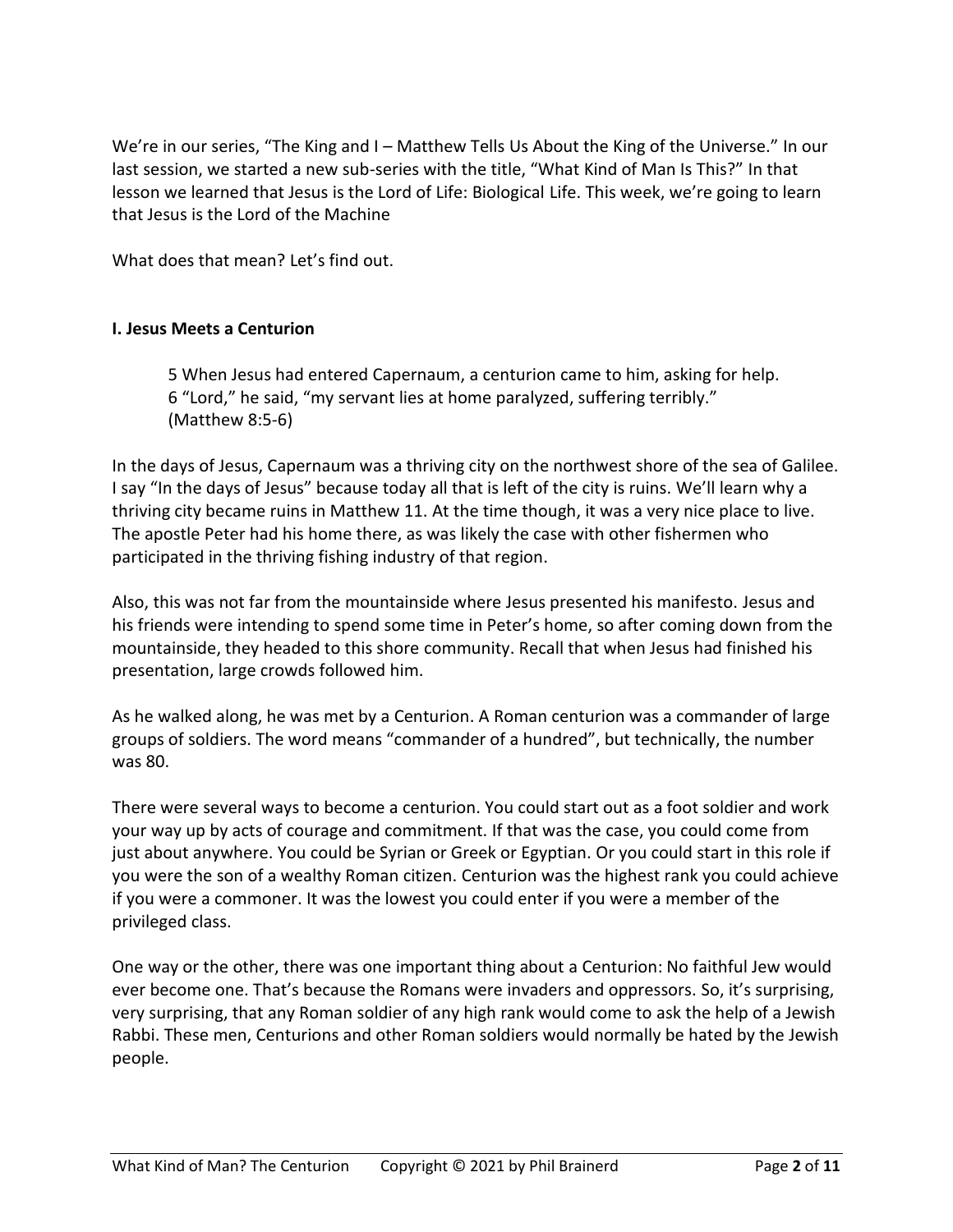But this Centurion was different - Very different. How so?

### **He was humble.**

When Jesus had entered Capernaum, a centurion came to him, asking for help. (Matthew 8:5)

This man was humble. He came asking for help. Roman soldiers were proud and self-sufficient. The Roman army was the mightiest in the known world. They were the winners in all conflicts. Those whom they conquered were the losers.

If a Roman was sick, there were Roman and Greek doctors. We'll learn in moment that the Centurion was a wealthy man. If he wanted the best physicians, he could afford them. But instead, he humbled himself by asking a Jewish Rabbi, a resident of a conquered nation, for help.

### **He shows unusual appreciation for the Jewish people.**

Further, this man had an unusual appreciation for the Jewish people. I mentioned a moment ago that he was wealthy. Here's how we know that: Luke tells this same story in his Gospel. In his telling, the Centurion has some friends among the Jewish people who help him. Here's what they said:

"This man deserves to have you do this, 5 because he loves our nation and has built our synagogue. (Luke 7:4-5)"

Imagine this: The Centurion might be a Roman. He might be a Syrian or a Greek or an Egyptian. But he loves the Jewish people so much that he helped the ones who lived in his community to build their synagogue. In fact, they say that he built it. This man, even though he was not raised as a Jew, loved the Jewish nation and the Jewish faith.

This is particularly unusual because soldiers of his rank were often trying to better themselves in the Roman Empire. The Romans loved Roman religion and wanted all their subjects to practice it. Now, they loved money and power more. They were smart enough to realize that, if they forced all the subject states to practice Roman religion, that they would see numerous revolts. So, they made a provision in their laws that allowed each nation to keep their religion. Other religions were tolerated. But loyal Roman soldiers would be expected to encourage locals towards the Roman system of faith.

So, encouraging the Jewish faith by building a synagogue might be putting this man and his career at great risk. There was something different about this man that caused him to do this.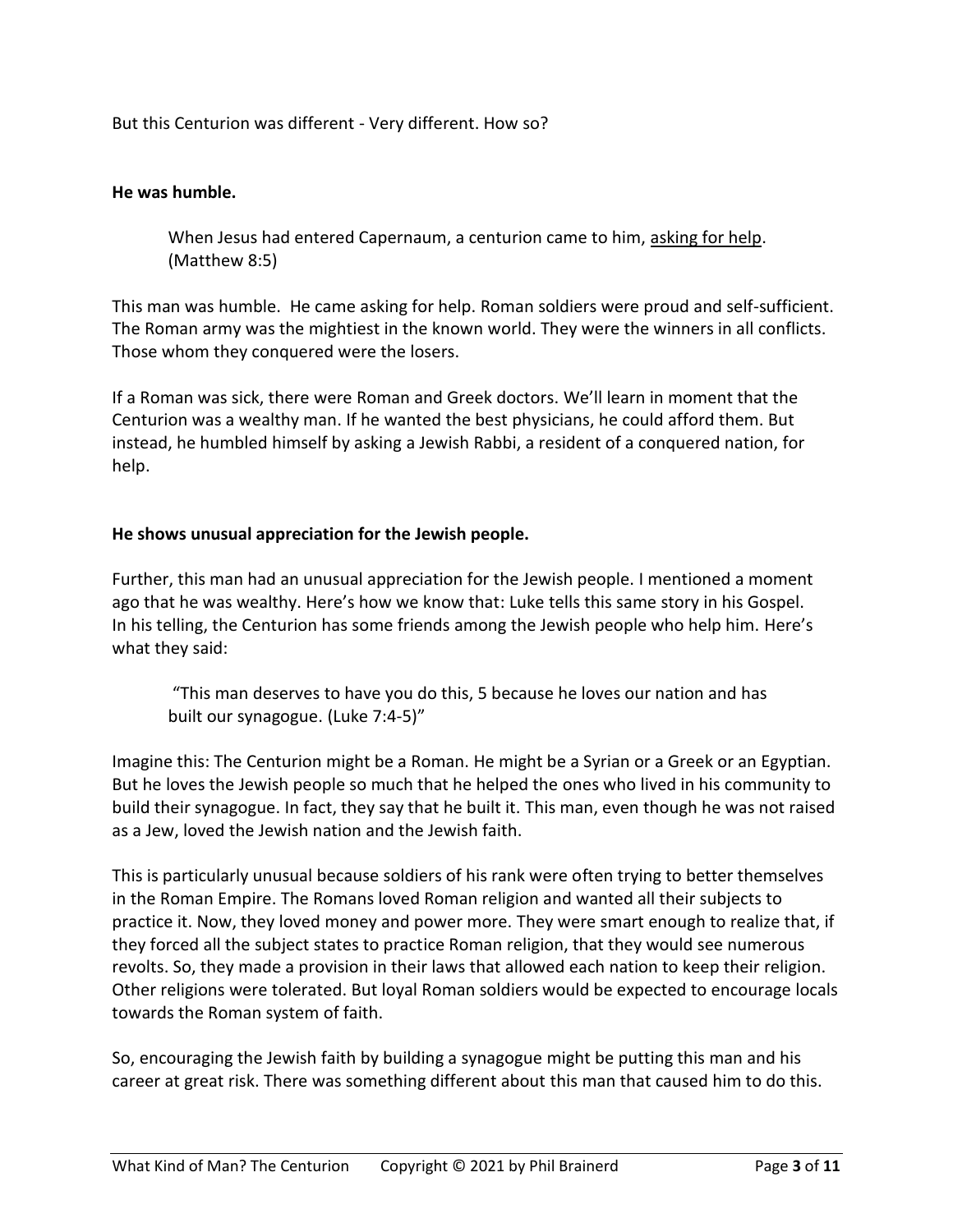### **He shows unusual respect for Jesus.**

Next, the Centurion showed unusual respect for Jesus. In our last session, we met a leper who referred to Jesus as "Lord". We said at that time that the title "Lord" was at least an acknowledgement of a big difference in status. Someone who considered themselves of low status would address someone of higher status as "Lord". Someone of high status would only use the word when they addressed someone of great status.

"Lord" is how the Centurion addressed Jesus. Not "Friend." Certainly not "Buddy". This man had an unusual respect for Jesus. He recognized that Jesus was a man of great authority. And the word may mean something more: "Lord" was a word used for deity.

# **He had a heart.**

Next, we see the reason that this man felt the need to come to Jesus: He had a servant who was very sick. It says here that the servant was paralyzed and in great pain. The translators of the NIV have used the word "servant" here. That might be generous. Today, we think of a "servant" as someone who is paid to serve. This is the ancient Roman empire. As such, this man was likely a slave. Slaves were looked down upon in Greek and Roman culture. One Roman writer of the day said that farm animals and slaves were essentially the same thing - The only difference was that a slave could talk.

This centurion, however, was different. *He had a heart.* He recognized the humanity of his slave. He cared about him. He cared that his slave was suffering.

So, this centurion was different in a lot of ways. He's different in even more ways, which we'll get to in a few minutes. For now, let's stop here and move on in the story.

# **II. The Reaction of Jesus**

Let's look at the way that Jesus reacted to this very special man.

Jesus said to him, "Shall I come and heal him?" (Matthew 8:7)

Jesus responds to this man's request by acknowledging that he can help. Now, there's something interesting here for the Greek scholars: Matthew uses an unusual sentence structure here. Sometimes translators will pass over small details of language to present the main idea of a sentence. In this case, if the translators were being very precise, they might have translated this as, "Shall I *myself* come and heal him?" So, there's an emphasis here: Jesus is saying, "Do you want ME to come and heal him?"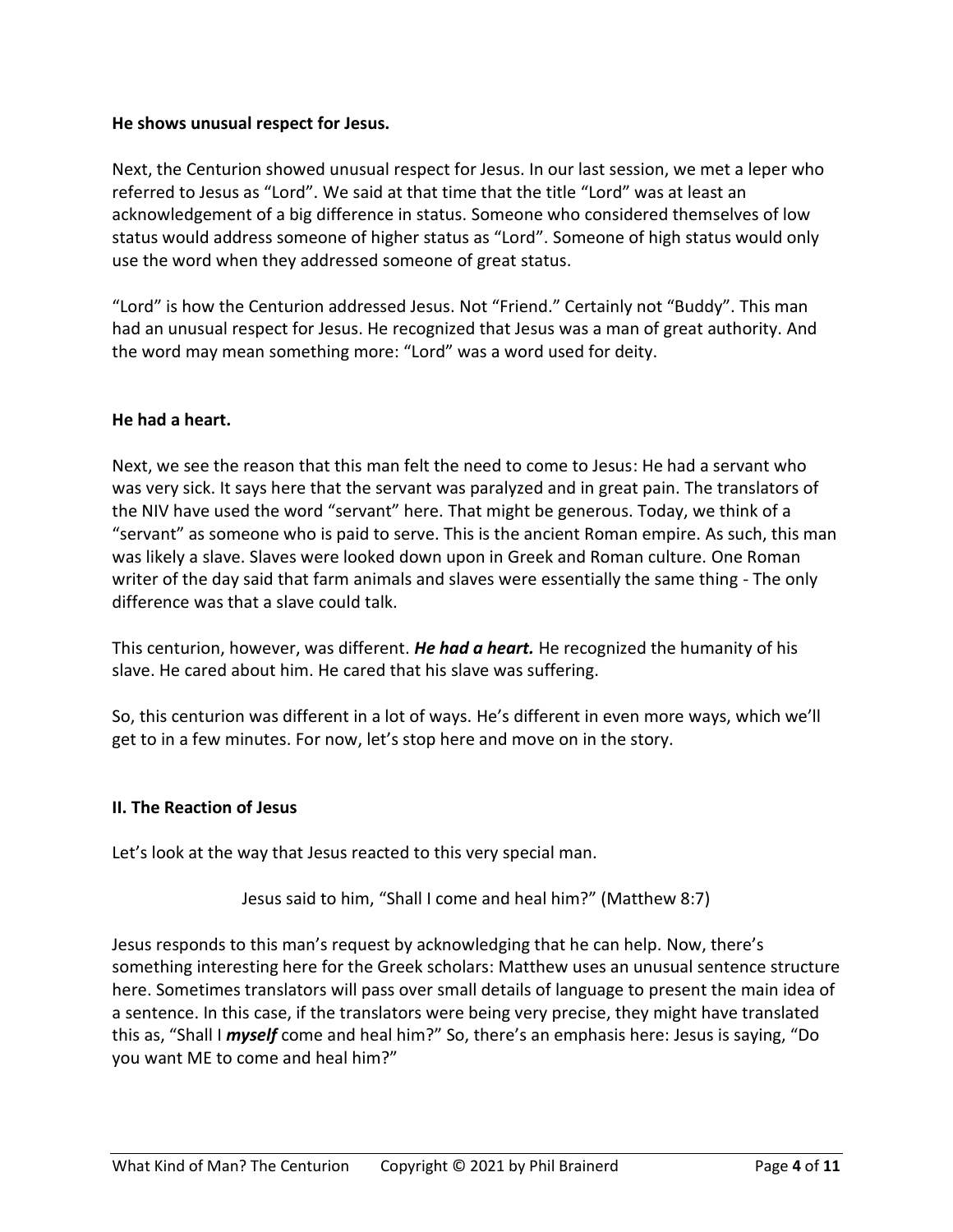Here is where we see just how different this Centurion is. Remember, a Centurion is a man of status. He has at least 80 soldiers who answer to him. And along with that status, this man has wealth.

Now let's look at this from a different angle. Also remember, Jesus has just come down from his highly successful presentation on the mountainside. He has a big crowd following him. He's clearly on the way to a destination.

Here's how a man of wealth and status might have responded to this question: "Why, yes, of course you yourself should come. I will not settle for someone else – an underling. Forget about where you were going. Surely it can wait. Forget about the crowds. I am a Centurion of the army of the Roman Empire. I'm important – more important than they are. So, yes, of course, come right now."

### **III. The Centurion Replies to Jesus**

Is that how the Centurion reacts? Let's read.

8 The centurion replied, "Lord, I do not deserve to have you come under my roof. But just say the word, and my servant will be healed. 9 For I myself am a man under authority, with soldiers under me. I tell this one, 'Go,' and he goes; and that one, 'Come,' and he comes. I say to my servant, 'Do this,' and he does it." (Matthew 8:8-9)

Wow! Let's take this apart.

# **Even More Humility**

"Lord, I do not deserve to have you come under my roof."

In Jewish culture, there was a rule: No faithful Jew could enter the house of a Gentile, because Gentiles did all kinds of things that might cause defilement. They might have eaten pork a few hours before, and maybe some pieces fell the floor where they could touch your feet. Now, this man could have said, "OK. I know you Jews have this rule where you don't normally come under a Gentile's roof - But maybe we can work something out."

That's not what he says. He says, "I do not deserve to have you come under my roof. We said a few moments ago that this man was humble. Now we're seen that quality multiplied many times over.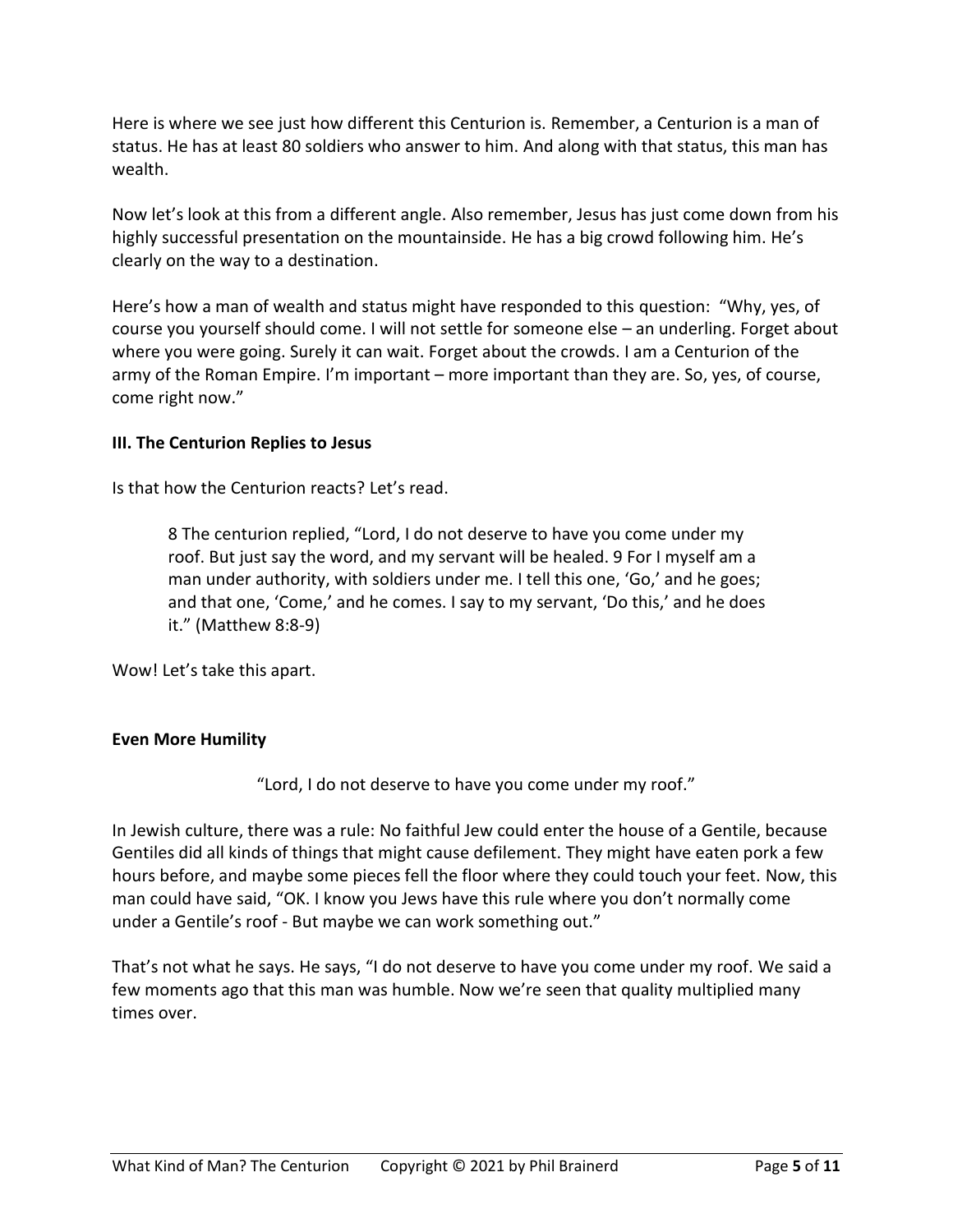### **This statement shows great faith.**

"But just say the word, and my servant will be healed."

The Centurion had complete confidence that Jesus could heal his servant. He was so confident of Jesus, that Jesus didn't even need to be present when the healing took place. He could stand anywhere, any distance from the servant, and merely speak.

You know what makes this even more amazing? We, who are reading the story, don't know what's causing his servant's pain. In our last session, we met a man with leprosy. Jesus healed him in an instant. When we read that story, we talked about what it would take to do that.

- You would have to know the location of every single one of the 30 trillion cells in the man's body.
- You would have to eliminate the microbe that's causing the disease without hurting any of the good cells.
- You would then have to rebuild everything using the DNA buried in the man's genetic structure.

But that's assuming all you know that the man's condition is Leprosy, and that it is Leprosy is caused by a specific microbe. In the case of the Centurion's servant, there could be lots of things causing this man's condition.

- Maybe it was multiple sclerosis?
- Maybe it was a stroke?
- Or maybe a brain tumor?
- Or a genetic disorder?
- Or Tetanus?
- Or an aneurysm?

If you called a doctor today and told them you were in pain and couldn't move, do you know the first thing the doctor would say? He or she would say *they need to see you.* They would need to hook up machines and take some blood. Then, maybe they could make a diagnosis.

This man, this Centurion, had unusual faith. He knew that Jesus wouldn't need any of that.

#### **The Centurion's Reason**

Now we come to one of the most important parts of this story. We're about to see what makes this man completely different than any we've met so far, and any we will meet in Matthew's book. The Centurion going to describe the reason for his faith. He will explain how he sees the world and the universe.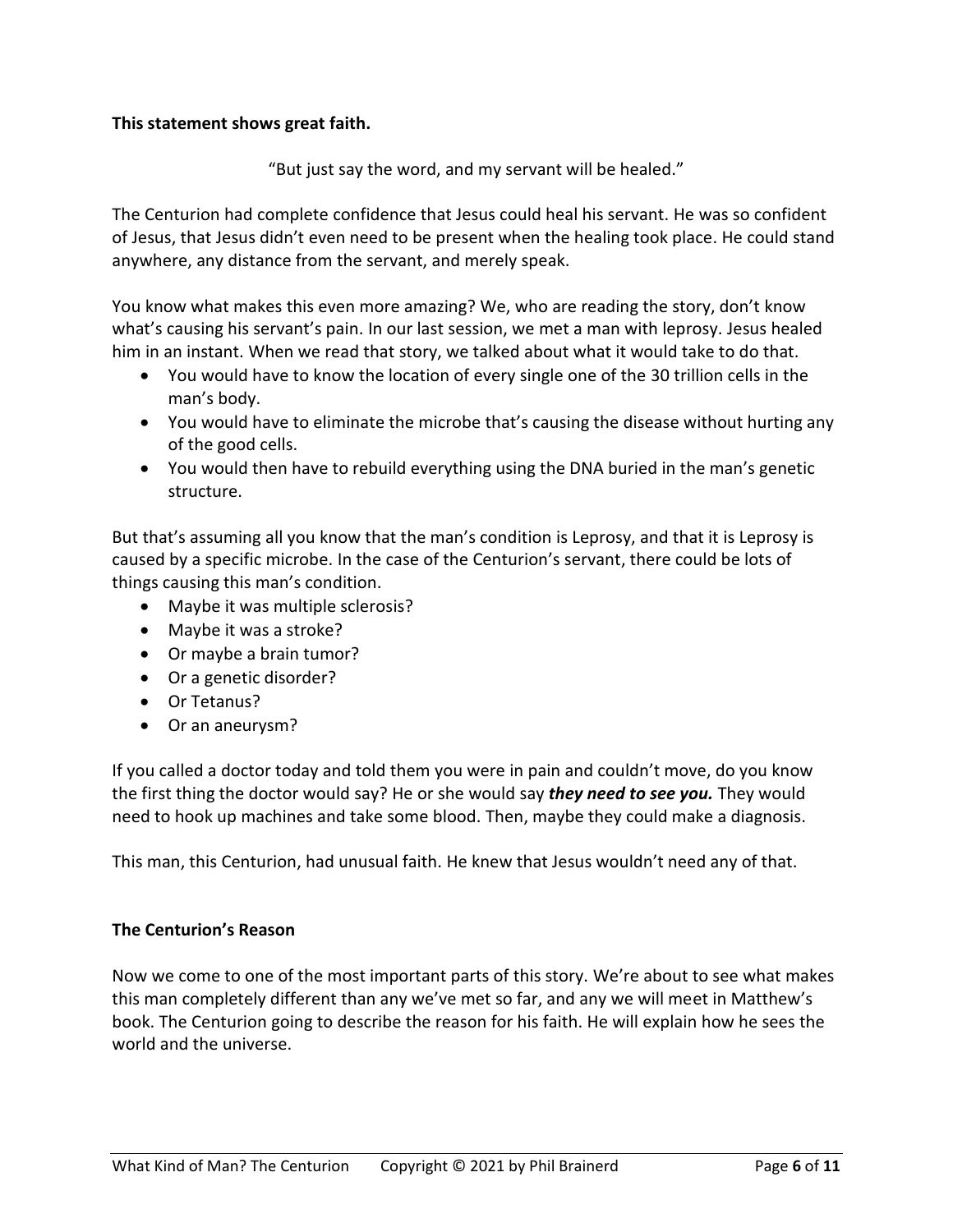For I myself am a man under authority, with soldiers under me. I tell this one, 'Go,' and he goes; and that one, 'Come,' and he comes. I say to my servant, 'Do this,' and he does it. (Matthew 8:9)

The Roman army was like a well-oiled machine. Instead of gears, it had people. Each person had a function and a place. Remember Jesus said, "Should I myself come…?" The Centurion says, "Well, I myself am a man who is under authority." In other words: "I am a man who is part of a machine." He then goes on to describe how the machine worked. Someone gives a command, and people do exactly as they are told - They fulfill their mission.

Any good soldier in the army knows the saying: "When your commander says jump, you don't ask 'why?' You ask how high!"

This man is saying that to him, the universe is like such a machine. He doesn't understand every piece of it. He only understands one thing: *Jesus is the one who runs the machine.*

So, the Centurion didn't need to know what caused his servant's pain. He knew that Jesus didn't even have to be there. All he needed to understand was this: *Jesus is the Lord of the machine that's called the universe.*

In modern language, this man might have said, "Jesus, the world is like a big microwave oven." "You, Jesus, just have to push the 'popcorn' button, and all the pieces will work together to give you exactly what you command.

That's amazing! Absolutely amazing!

This man had great understanding. And he had great faith. How did he get these things? No one knows.

How did Jesus react to this statement?

# **IV. A very unusual reaction from Jesus**

10 When Jesus heard this, he was amazed and said to those following him, "Truly I tell you, I have not found anyone in Israel with such great faith." (Matthew 8:10)

Jesus was amazed. Friends, that's not easy to do. Understand, Jesus has followers. He's even chosen some of his apostles - People like Peter and Andrew; James and John. None of these people caused Jesus to be amazed.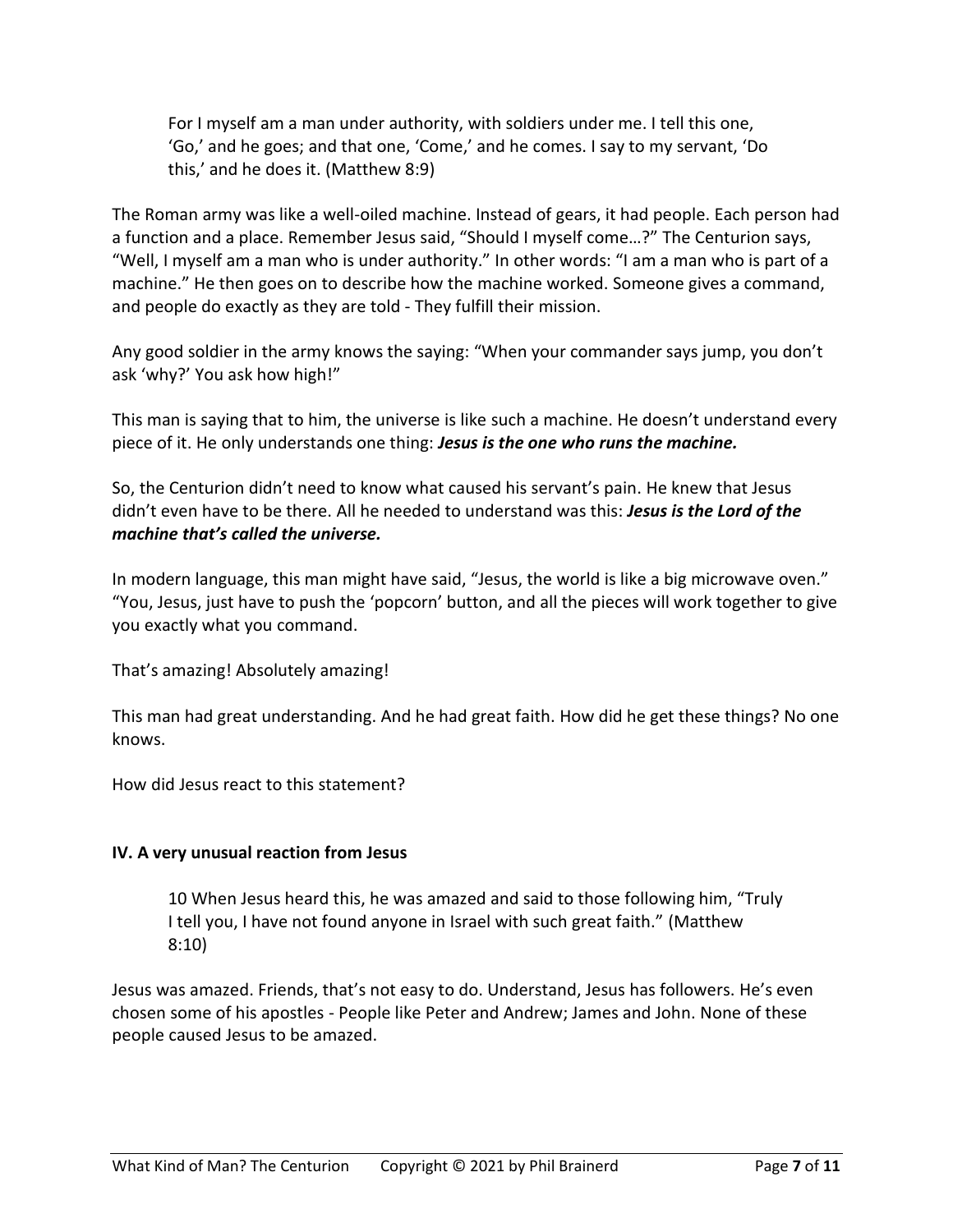Jesus will now go on and say one of the things that would later get him into trouble:

11 I say to you that many will come from the east and the west, and will take their places at the feast with Abraham, Isaac and Jacob in the kingdom of heaven. 12 But the subjects of the kingdom will be thrown outside, into the darkness, where there will be weeping and gnashing of teeth. (Matthew 8:11-12)

There were many in the days of Jesus who understood the Jewish faith well. They were the ones who followed Jesus when he called them. As we as learned in our study of Mathew's book though, there were many who did not understand the Jewish faith well.

One aspect of the Jewish faith was that it was aimed initially at people who were descended from Abraham, Isaac, and Jacob. The children of Israel had, and still have, a special place in God's plan. However, that faith was always intended for the rest of the world as well. Here's what God said to Abraham, centuries before the time of Christ:

> 2 "I will make you into a great nation, and I will bless you; I will make your name great, and you will be a blessing. 3 I will bless those who bless you, and whoever curses you I will curse; and all peoples on earth will be blessed through you." (Genesis 12:2-3)

God promised that he would make Abraham great - But not just so that Abraham could enjoy power and wealth. *God intended to use Abraham and his family to bless everyone on the*  earth. The true believers among the children of Israel understood this. As we said, there were those who didn't. They believed that one day, there would be a great feast. Abraham, Isaac, and Jacob would be there. Along with those men would be everyone who was descended from them. Anyone not descended from these men would be excluded. What was the fate of all those people? No one was sure, and no one cared. All that was important was that the descendants of Abraham were the only ones at the party.

In particular, people like Roman soldiers would surely be excluded.

To the people who believed that only Jews would be at the great feast, Jesus said, "You might be surprised." Jesus said that people from all over the world will be at that feast. You know who won't be there? Many who by right should have been - Many who by lineage might have been "Subjects of the Kingdom." However, those people were eliminated by their hard hearts. And when they are excluded, it will not be pleasant.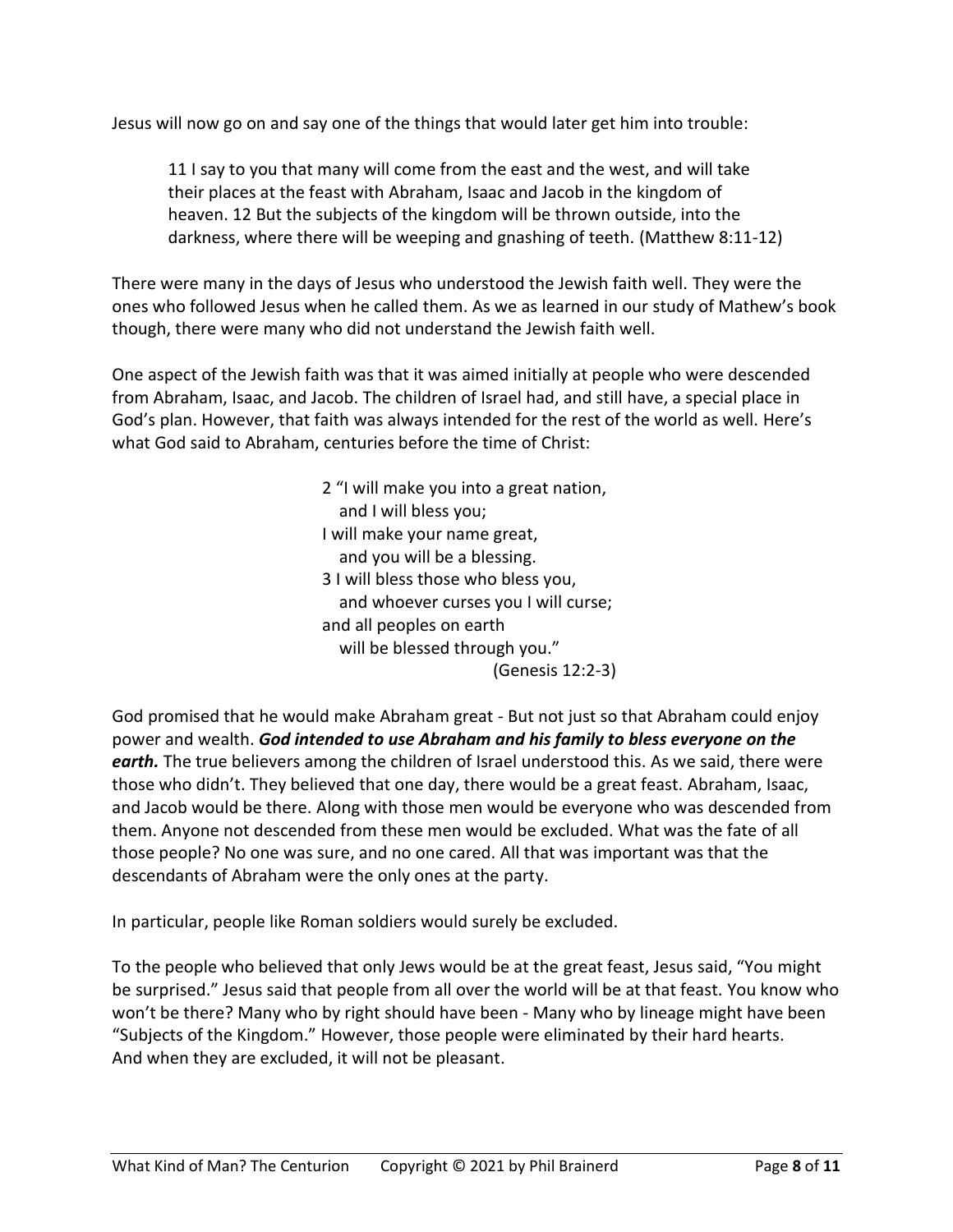Jesus gives us a vitally important principle here: Having the right lineage doesn't get you into the kingdom of heaven. Having the right parents and the right family doesn't get you in. *Having the right heart gets you in.*

13 Then Jesus said to the centurion, "Go! Let it be done just as you believed it would." And his servant was healed at that moment. (Matthew 8:13)

This Centurion, this very unusual man, a foreigner, received what he requested. His servant was healed. The healing was clearly supernatural. It was an act of great power. It was immediate.

# **V. Application**

What does this mean for us today? We need to remember some of the things that made this man special.

# **Pride vs. Humility**

First, he was humble. Most citizens of the Roman Empire believed that they were better than others. The Romans were the winners, and they deserved to be. The conquered nations, like Israel, were losers. Then, Jesus was surrounded by members of his own faith who didn't understand how it worked. The faith given to Abraham was meant eventually for the whole world. But some of those who lived in the nation of Israel didn't understand that.

So on the one hand, you had Romans who thought they were better than others - Not all, but many. Then you had Jews who thought they were better than others - Again, not all, but many.

This man, the Centurion, was not like any of those. He was humble.

Here, we need to ask a hard question: How do we think of ourselves? Do we believe that we better than others? We're all trained to believe that such attitudes are wrong - But they have a way of hiding inside of us. One way this bad attitude comes out is when we become angry that we don't get what we want. Perhaps it's the woman who's angry that her sister is the pretty one. Perhaps it's the man who's angry that his brother is smarter. Perhaps it's the person who's angry that their neighbor has more things - A better job, a bigger home. I could go on forever listing all the ways that people become angry when they feel that someone else has more.

It may not show on the surface, but sometimes people have a fist shaking in the face God. Their hearts quietly cry out, "I deserve better!" Sometimes this keeps people from church. At other times, people still come. They'll sit in the pews and sing the songs. But quietly, the fist is still clenched.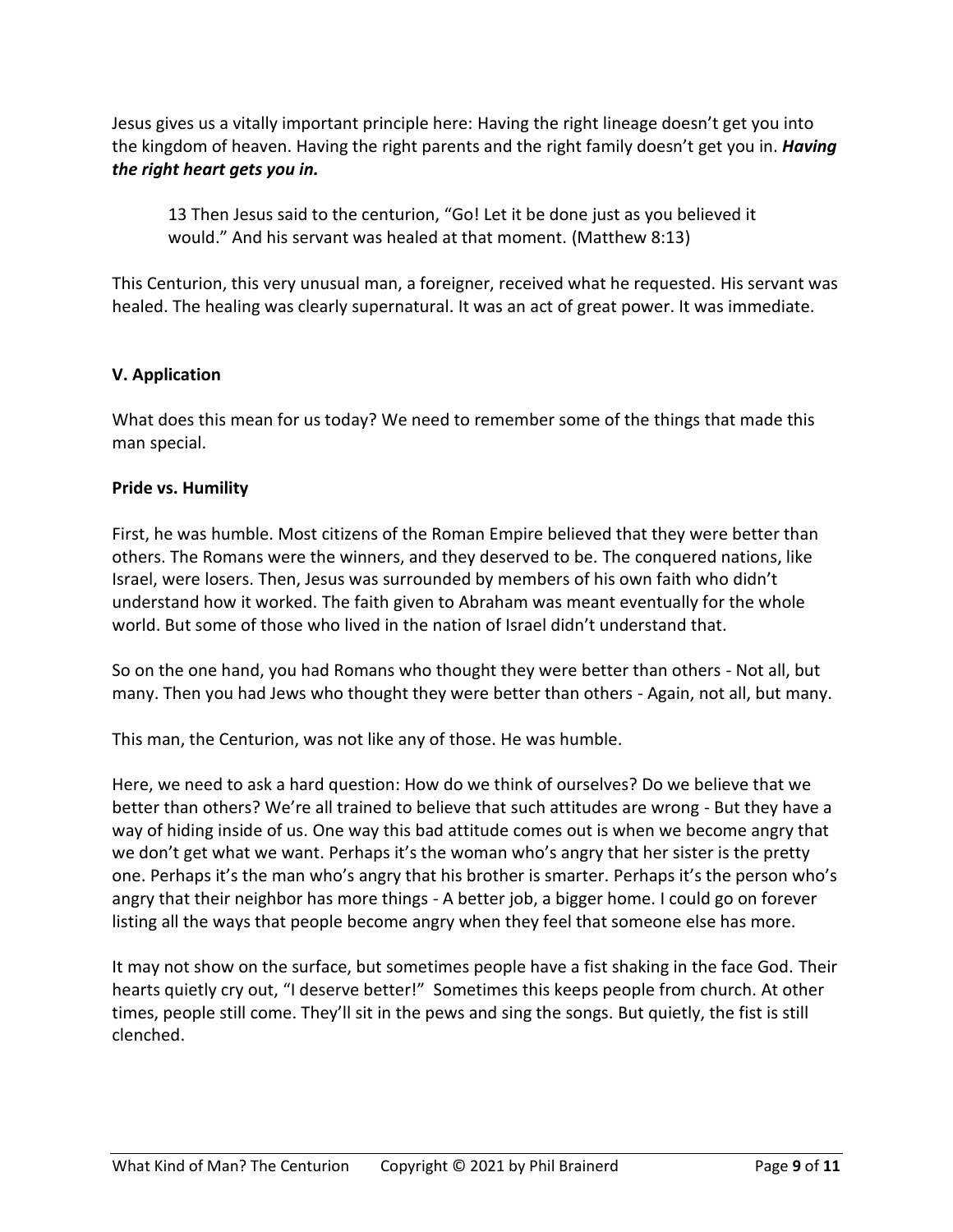When Jesus asked the Centurion if he should come and heal his servant, this man sincerely said, "I do not deserve to have you come under my roof." No shaking fist. No demands. Because he was humble.

### **How the Universe Works**

Next, this man had insight into how the universe works. It's a big machine. Only the Creator knows all the pieces. Some are visible, others invisible. All parts are wonderful. The Centurion understood two important things:

- 1. The Universe is a big machine.
- 2. Jesus is the one who controls it.

The Centurion didn't need to know anything about how the machine is constructed o4 how it works. *He knew that all he had to do was ask for help.*

### **Our Place in the Machine**

Finally, the Centurion knew one more important thing. He said, "I am a man under authority." In other words, the Roman army was a big machine. This man knew his place in it. He was part of the machine. If he was given an order, it would be carried out.

Friends, the Universe is a big machine. You have a place in it, if you are willing. To have that place, you must be willing to recognize that you, too, are under authority. When God commands, do you obey? Or, when God calls to you, is he met with a fist?

Let's pull this all together.

#### **Conclusion**

Today we've met a man who was very special. He was humble. He understood the nature of the universe. It's a big machine, with Jesus sitting at the controls. This man knew that he had a place in that machine. Because of all this, and more, Jesus looked at the Centurion and reacted in a way unlike any other during his earthly ministry: He was amazed.

It's time for a tough question: When Jesus looks at you, is he amazed? If you think not, do you know what you need to do?

- *You only need to ask him for help.*